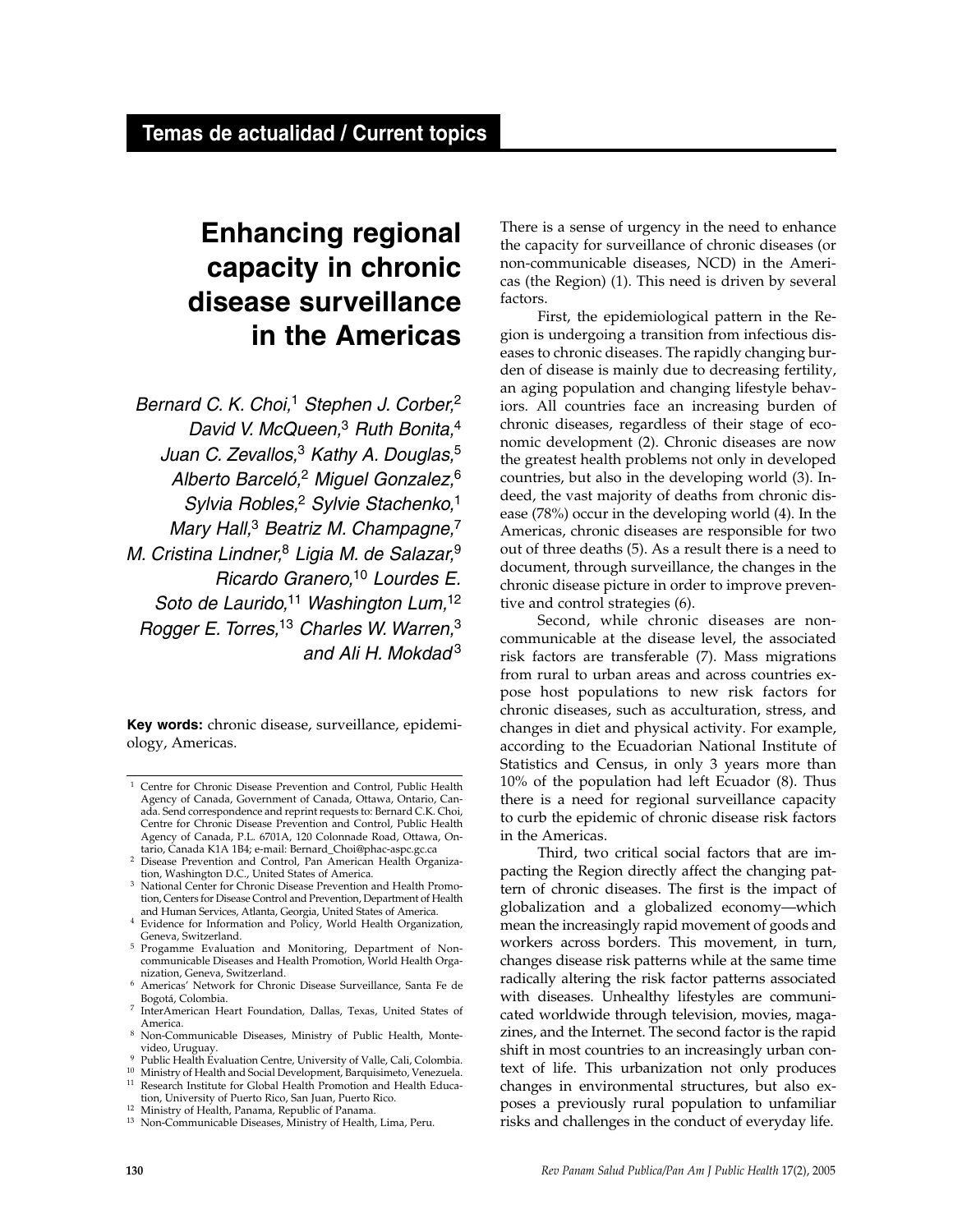Fourth, the capacity of chronic disease surveillance is uneven in the Americas (9, 10). Industrialized countries such as the United State of America (USA) and Canada have developed capacities to conduct surveillance and implement policies to address chronic disease prevention and control. But ministries of health in developing countries are increasingly turning to the World Health Organization (WHO) for advice on the control of emerging heart disease, cancer, and injury epidemics (11). Many countries in Latin America and the Caribbean do not have published data on even basic surveillance information such as the prevalence of the major risk factors which predict key chronic diseases.

Finally, most countries in Latin America and the Caribbean lack the resources and expertise to conduct chronic disease surveillance. Poverty levels Region-wide were 35% in 1980, 41% in 1990 and 39% in 2000 (12). One out of six families in Latin America and the Caribbean cannot meet basic dietary needs, even if all of their household income were spent on food (13). In addition to chronic diseases, these countries continue to suffer from the traditional burden of infectious and parasitic diseases. In 1991 cholera returned to the Region, where obesity, diabetes and other chronic diseases are already epidemic.

International health agencies, the governments of the various countries, nongovernmental organizations (NGO), and public health professionals and practitioners have done a lot of work to build and enhance the capacities in chronic disease surveillance in the Region. There is a need at this time to summarize and promote successful experiences in order to further enhance and speed capacity-building in the Americas.

The objectives of this paper are to call attention to the need to improve chronic disease surveillance in the Region, to present an overview and summary of the activities and issues in chronic disease surveillance in the Americas, to document a list of resources and references for readers to obtain further information on activities of interest, and to provide recommendations for enhancing regional capacity-building. This paper is not meant to be exhaustive or to represent the official positions of any country, national or international organization. It is based on a personal review of some of the pertinent literature relating to activities in enhancing the chronic disease surveillance capacity in the Americas, and the authors' own participation in various projects, meetings, conferences and networking experiences in chronic disease surveillance in the Region. Materials reviewed included documents, reports, websites and personal notes from various projects, events and activities. Results were grouped according to the perceived need by the authors

based on the materials reviewed. The discussion was based on an in-depth analysis of the materials collected.

In this paper, surveillance is defined as "tracking and forecasting any health event or health determinant through the ongoing collection of data, the integration, analysis and interpretation of that data into surveillance products and the dissemination of that resultant surveillance product to those who need to know" (14). Chronic disease is defined as "disease that has a prolonged course, that does not resolve spontaneously, and for which a complete cure is rarely achieved" (15).

Our review identified a number of activities to enhance the capacity of chronic disease surveillance in the Americas, including activities that take place elsewhere but which have an impact on capacity-building for surveillance activities in the Region.

#### **Pan American Health Organization activities**

As an agency of international advocacy and health promotion and a WHO Regional Office for the Americas, the Pan American Health Organization (PAHO) has a mandate to provide technical cooperation to countries in the Region, and works closely with the ministries of health of the 35 member states in the Americas in designing programs to improve health and reduce health inequities throughout the Region (9). PAHO has published important reports for Latin America and the Caribbean on the status of NCD risk factors, health situations and trends (16), as well as the prevalence of hypertension (17) and the prevalence of diabetes (18).

PAHO has conducted country-based surveys to identify issues and gaps in chronic disease surveillance in the Americas. A 1996 PAHO survey on health information infrastructure in 24 countries in the Region revealed serious inadequacies and varying capacities in data gathering, information dissemination, and human resource training (10). Another PAHO study found that a number of onetime surveys on risk factors had been conducted in various countries. These surveys were carried out by different groups even within the same country, studied different populations, and measured variables in different ways. That is, risk factor surveys had not been standardized (9).

After the need for the development of standardized risk factor surveys was identified as a priority for Latin America and the Caribbean, work began in 2000 in two areas: development of indicators and a validated measurement tool which could be used and adapted by member states (19), and as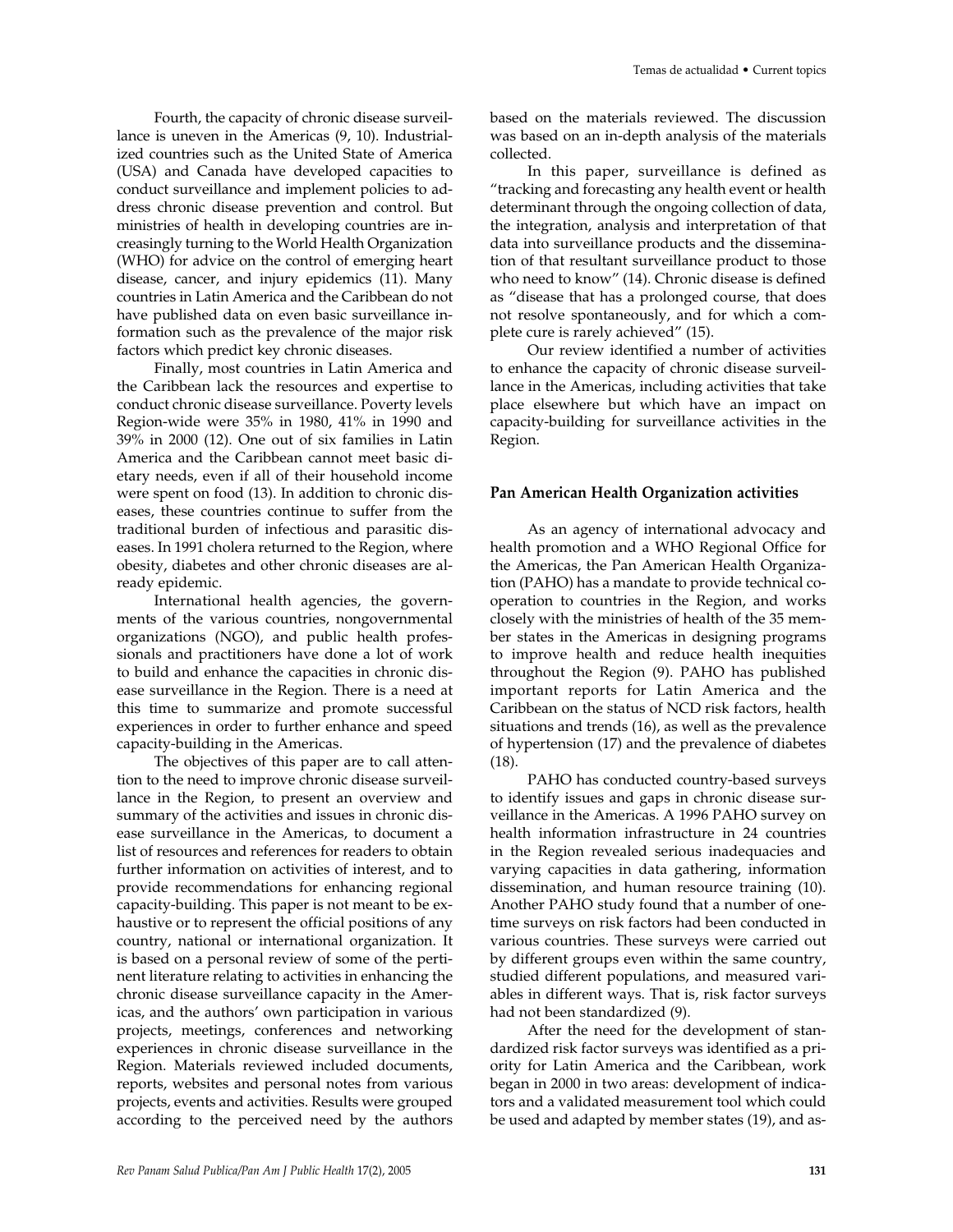sessment of existing activities in countries to determine which technical aspects needed improvement (17). In developing the indicators for PAHO, 30 experts from Latin America and the Caribbean participated in two rounds of consultation using a Delphi method. The resulting standard questionnaire with core and optional questions is available on the PAHO website (20). To assess existing activities, PAHO developed an evaluation tool. Nineteen questions on six technical aspects were used to assess the quality of the survey data in 209 reports on risk factor surveys in 19 countries in Latin America and the Caribbean. The results of this evaluation indicated a growing interest in NCD risk factors as shown by the increase in the number of risk factor surveys in recent years (9).

The Pan American Health Organization also promotes training courses and provides information support in chronic disease surveillance for the Region. The most recent PAHO chronic disease surveillance workshop was held in November 2003 in Rio de Janeiro, Brazil. During the same month, PAHO also established a Virtual Health Library for Non-communicable Diseases to promote free and democratic access to scientific information as well as the sharing of experiences among experts (21).

Since 2000, PAHO, in collaboration with the U.S. Centers for Disease Control and Prevention (CDC) and several countries from Central America, created the Central America Diabetes Initiative (CAMDI) to collect survey-based data on NCD risk factors in Costa Rica, El Salvador, Guatemala, Honduras and Nicaragua (22). This initiative uses the standardized questionnaire and methods developed by PAHO and adapted for Central America from the WHO STEPwise approach (23). Guatemala published survey results in 2003, Honduras and Nicaragua started collecting data in 2003, and Costa Rica and El Salvador initiated their surveys in 2004. When fully operational, CAMDI is expected to evolve into a continuous risk factor monitoring system, the Surveillance of Risk Factors (SuRF) system.

Another PAHO activity in chronic disease surveillance started in 1999 in the area of occupational sentinel health surveillance, to address the problems of a lack of reliable surveillance information, difficulties in the diagnosis of occupational diseases, and problems with the notification systems. The first phase started with the 1999 Washington workshop in the USA (24). Twenty-four experts from 13 countries in the Region were invited to prioritize and select sentinel health events, and to develop surveillance protocols. Phase 2 led to publications, pilot projects, software development, electronic communication, and meetings. Phase 3 activities took place at the 2000 Rosario Meeting in

Argentina, which established a Virtual Regional Center for Latin America. Currently this project is in Phase 4, which involves a number of further activities aimed at achieving the Center's objectives (25).

## **World Health Organization activities**

In 2000 WHO developed a STEPwise approach to surveillance of NCD risk factors (STEPS) to improve the quality of data being collected by countries in low-resource settings and to allow data comparability over time within and between countries (26). This approach to chronic disease risk factor surveillance comprises a simple, standardized method for data collection, analysis and dissemination that involves three steps of increasing complexity: questionnaires (tobacco use, alcohol use, intake of fresh fruit and vegetables, physical activity) in Step 1, physical measurements (weight/height/ waist circumference, blood pressure) in Step 2, and biochemical assessment of blood samples (cholesterol, blood sugar) in Step 3 (23). The STEPS approach highlights the importance of risk factors as indicators of future health status, as "risk factors of today are the diseases of tomorrow" (2, 27). It also provides guidance on key methodological issues in surveillance as well as encouraging the collection of core or minimal data on the eight major risk factors mentioned above, which have been identified as the greatest contributors to the burden of disease (28). Advice and training are offered on the use of a standard questionnaire, sampling and sample size, response rate, quality control, data analysis, cost and infrastructure (2). The WHO STEPS system was designed to be flexible and able to incorporate additional measures of local interest by encouraging the use of expanded questions as well as optional modules. The STEPS approach simplifies and promotes collection of country-level data on a set of common, measurable chronic disease risk factors with a common set of methods, including a minimum sample size for a basic surveillance site of 2000 men and women aged 25–64 years. The World Health Organization also provides a series of workshops to assist country and regional staff in planning, implementing, analyzing and using data, and in building capacities to use the STEPS methods (29). Because STEPS is more suited to low-income countries, there is some potential for PAHO member countries who are not involved in the more comprehensive CARMEN initiative (*Conjunto de Acciones para Reducción Multifactorial de Enfermedades No Transmisibles*, a WHO regional chronic disease network for the Americas) (30, 31) to start their data collec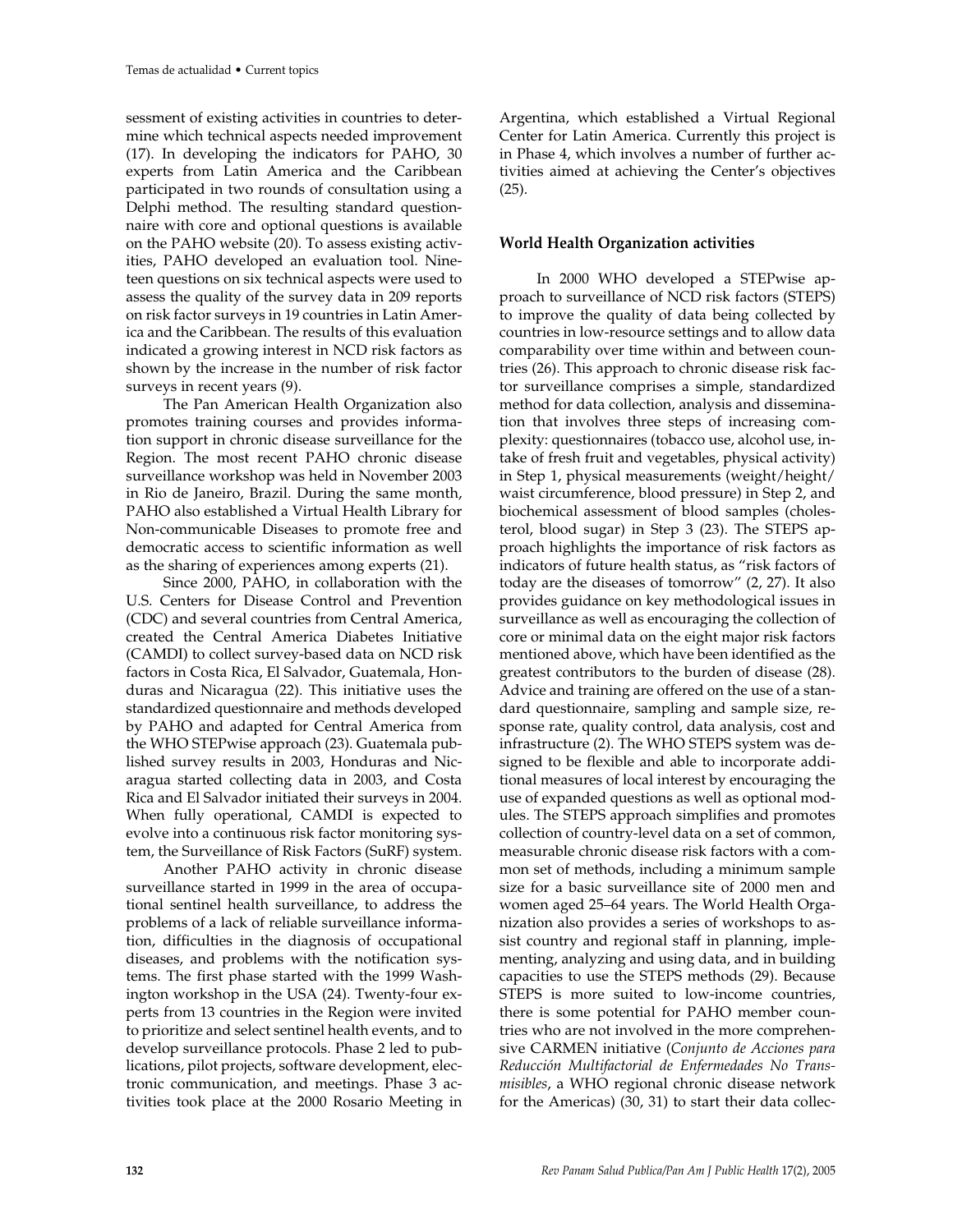tion efforts with this basic approach. Detailed protocols and manuals for supervisors, field workers, data managers and analysts are available, together with reporting templates for data transfer and advocacy (29).

In recognition of the need to bring together in one place the vast array of information already collected by countries on the eight major risk factors mentioned above and to act as a warehouse for the data emerging from the various noncomparable surveillance activities undertaken by different networks, the WHO Global InfoBase was developed in 2002. The InfoBase is a relational data base that assembles, in a transparent manner, all available country-level data on chronic disease risk factors, together with details of the source and features of study design. It is able to generate country profiles and regional or global reports on the status of these risk factors. In 2003 a training manual and training process were developed to assist handover of the InfoBase to the WHO Regional Offices (32). Thus the Global InfoBase is a network of the six WHO Regional InfoBases. The key feature of the InfoBase is that all metadata are available without the user having to refer to the original source publication. The InfoBase also has templates for the entry of source, survey and risk factor data, and ensures that data cannot be entered without full information about the source contact and survey information. Often individuals interested in using risk factor data lack access to necessary journals or other data sources. The InfoBase has therefore been designed as a "one-stop" resource for these data needs. InfoBase search and data display tools allow the user to preferentially select sources or surveys from the data search form and display this data as a country profile (33).

The first application of this tool was the production of the first SuRF report (Surveillance of Risk Factors Report 1), which displays data on the prevalence and mean values for the eight major risk factors in all WHO Member States for which such data exists (34). The second report, SuRF Report 2, will publish the results of the harmonization of existing country-level data to allow comparison within and between countries for selected risk factors. The third step will be to map the data. Together with the Virtual Health Library for NCD (21) developed by PAHO, this major research tool will improve access to quality health information for all health practitioners and researchers in the Region.

Brazil, Mexico, and the USA, the three countries in the Americas each with a total population exceeding 100 million, are part of the Mega Country Health Promotion Network (35). The Network was formed by WHO in 1998 in response to critical transnational health issues and the transition of the global disease burden from communicable to non-communicable diseases. Brazil, Mexico, and the USA, together with eight other Mega countries from other WHO regions, constitute over 60% of the world population. Comparison of chronic disease surveillance systems across these 11 Mega countries has yielded important lessons concerning effective partnership models, data collection methods such as telephone surveys versus face-to-face interviews, and other aspects of relevance in adapting surveillance systems from developed countries to developing countries (36).

WHO, in collaboration with the CDC, developed the Global Tobacco Surveillance System (GTSS) in 1999 to assist all 192 WHO Member States in collecting data on youth and adult tobacco use (37, 38). This activity has had an effect on a regional level as well as on a global level. The GTSS is a flexible system that includes common data items but also allows countries to include important unique information at their discretion. It uses common survey methods, similar field procedures for data collection, and similar data management and processing techniques. The GTSS includes collection of data for young people through the Global Youth Tobacco Survey (GYTS), and for adults through the Global School Personnel Survey (GSPS) and Global Health Professionals Survey (GHPS). Data from the GTSS can be used by countries to enhance their capacity to monitor tobacco use among youths and adults; to guide the development, implementation, and evaluation of national tobacco prevention and control programs; to compare tobacco-related data at the national, regional, and global levels; and to monitor articles in the WHO Framework Convention on Tobacco Control (WHO TFI) (39).

The GYTS is a school-based survey of students aged 13 to 15 years (40–42). This survey uses standardized methods for constructing the sampling frame, selecting schools and classes, preparing questionnaires, carrying out field procedures, and processing the data. The GYTS includes data on the prevalence of cigarette and other tobacco use, perceptions and attitudes about tobacco, access and availability of tobacco products, exposure to secondhand smoke, school curricula, media and advertising, and cessation. Since 1999 the GYTS has been conducted in 126 of the 192 WHO Member States. Thirty-four of the 35 WHO Member States in the Region have conducted the GYTS, and 15 countries have repeated the survey (Antigua and Barbuda, Argentina, Bahamas, Barbados, Bolivia, Chile, Costa Rica, Cuba, the Dominican Republic, Grenada, Guyana, Peru, Suriname, the USA, and Venezuela).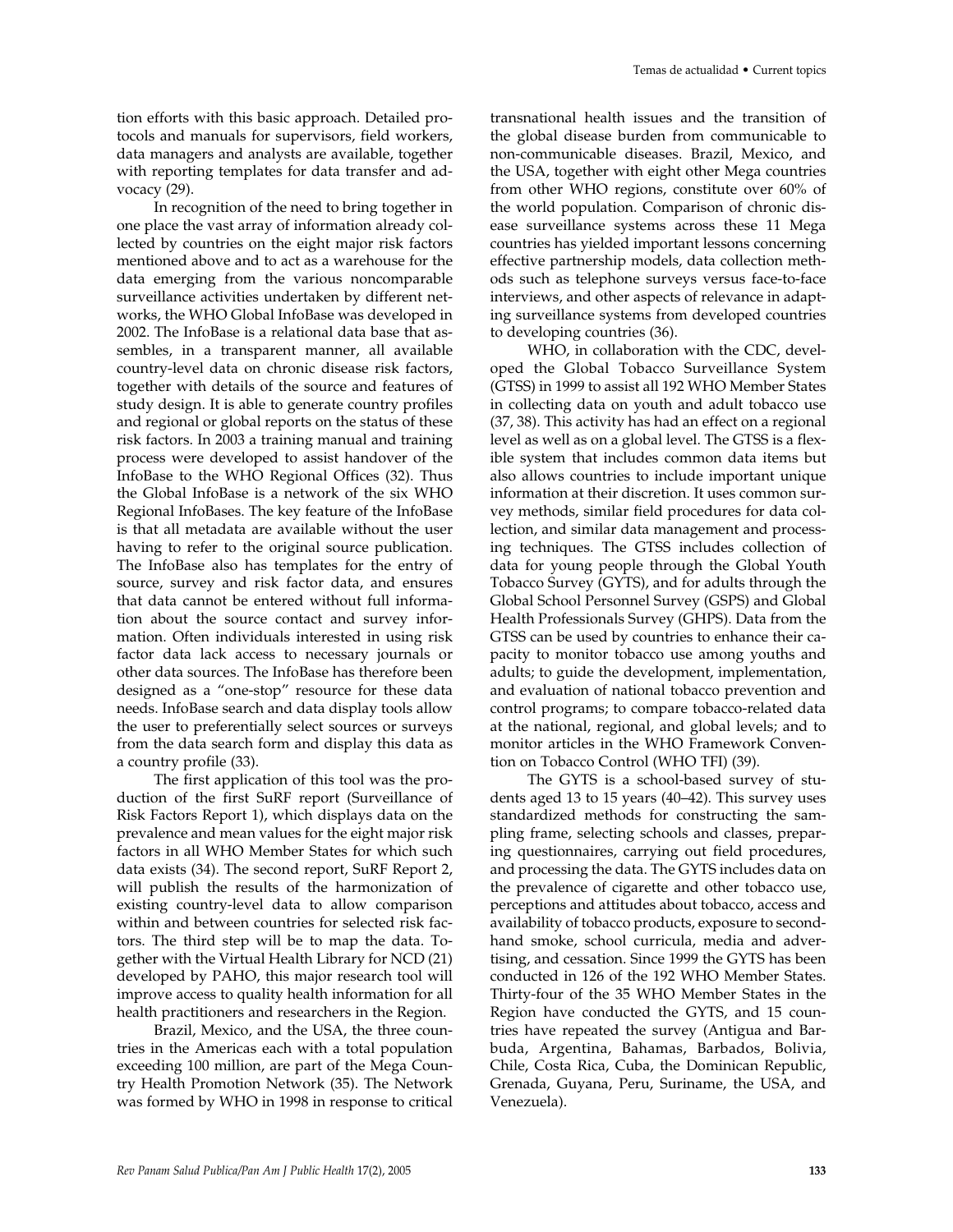The GSPS is conducted in the same schools as those which participate in the GYTS, and collects data on the prevalence of tobacco use, knowledge and attitudes towards tobacco, school curricula and school policies regarding tobacco. The GSPS has been conducted in the Dominican Republic, Paraguay, Peru, and Uruguay. The GHPS is a survey of third-year university students in dentistry, medicine, nursing or pharmacy. This survey collects data on the prevalence of tobacco use, knowledge and attitudes toward tobacco, and school curricula and policies regarding tobacco. The GHPS will be pilot-tested in Argentina for third-year medical students during 2005.

In 2001, WHO, in collaboration with the Joint United Nations Program on HIV/AIDS (UNAIDS), the United Nations Educational, Scientific and Cultural Organization (UNESCO), and the United Nations Childrens' Fund (UNICEF), and with technical assistance from the CDC, initiated development of the Global School-based Student Health Survey (GSHS). The goal of the GSHS is to obtain systematic information from students on risk behaviors and protective factors related to major causes of morbidity and mortality in young people and adults. As with the GYTS, the GSHS is a schoolbased survey conducted primarily among students aged 13 to 15 years. The GSHS uses a standardized scientific sample selection process, common schoolbased methods, core questionnaire modules, coreexpanded questions, and country-specific questions that are combined to form a self-administered questionnaire which can be administered during one regular class period. In November 2003 a training workshop was conducted by WHO and the CDC to train survey coordinators from eight PAHO countries in procedures to implement the survey at the country level. To date the GSHS has been completed in Guyana and Venezuela, and field work is currently under way in Chile (43).

In 2001, WHO established the Global Forum on Non-communicable Disease Prevention and Control as a network of networks to bring together six WHO regional networks for integrated NCD prevention and control. The purpose of the Global Forum is to disseminate information, exchange experiences, and support regional and national initiatives (44). Two of the oldest regional networks are the Countrywide Integrated Non-communicable Diseases Intervention Program (CINDI) established in 1982 (45), and the *Conjunto de Acciones para Reducción Multifactorial de Enfermedades No Transmisibles* (CARMEN) established in 1996 (30, 31). The primary goal of the Global Forum is to provide support to the regions and their constituent nations to develop national integrated non-communicable

disease prevention and control programs based on surveillance and other activities (46). This is achieved in part through a series of annual meetings to link various regional network activities. To date, three annual meetings have been held. The First Global Forum meeting was held at the WHO Headquarters in Geneva, Switzerland in 2001 (47). The second meeting was held in Shanghai, China, in 2002 (48), and the third was held in Rio de Janeiro, Brazil, in 2003 (49). The Fourth Global Forum was held in Ottawa, Canada, in November, 2004.

## **Centers for Disease Control and Prevention activities**

The Global Behavioral Risk Factor Surveillance conference series was initiated in 1999 by the CDC and the Finnish National Public Health Institute (KTL). Over the years this series has expanded with support and technical assistance from WHO, Health Canada, and the Australian Government Department of Health and Aging. During the first global conference, held in Atlanta, Georgia, USA in 1999, it was clear that there was a global cohort of experts in risk factor surveillance who were keen to form an informal network to share methods and findings (6). Important issues raised at the Atlanta meeting included how to identify the kinds of international networks needed to promote collaboration on chronic disease surveillance, and how results and experiences can be exchanged (11). Thus was born a tradition of having a global conference every two years. The second global conference was held in Tuusula, Finland, in 2001 (50), and the third global conference was held in Noosaville, Australia, in 2003 (51). Many participants from the Americas have played a key role in this conference series. The fourth global conference is scheduled to take place in Uruguay in 2005.

After the 1999 global conference in Atlanta, in 2000 the CDC organized two smaller but critical conferences (52). The first conference was held in Savannah, Georgia, USA, on the analysis, interpretation and use of complex social and behavioral surveillance data. It addressed technical surveillance issues including data collection, analysis, interpretation, and use. The second conference was held in Atlanta to address practical surveillance issues such as sustainability of efforts in less-developed economies, and problems related with capacity-building. Consideration of the respective roles played by the ministries of health, nongovernmental and global agencies, and universities led to a greater understanding of how each sector can support chronic disease surveillance in the Region, and helped to identify gaps in support.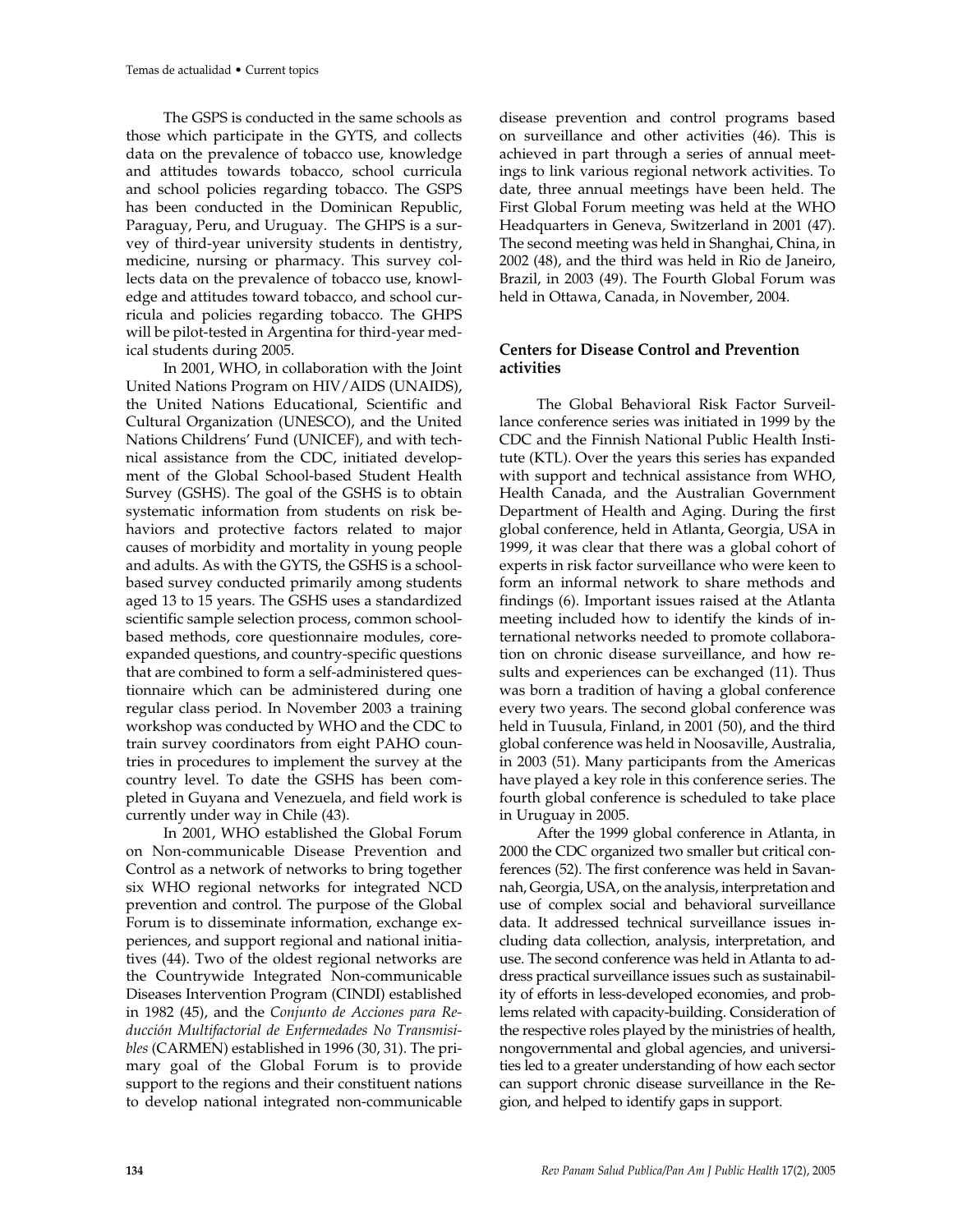One such gap was the provision of technical training and information exchange to enhance surveillance capacity. To address the need for training and information, in 2002 the CDC held an International Chronic Disease Epidemiology and Surveillance Training Course in Atlanta for Latin American participants, and provided a common vision and tools to promote chronic disease surveillance. This training course led to the creation of the Americas' Network for Chronic Disease Surveillance in 2003 (see below).

The CDC has also developed a number of national surveillance systems, and experience with these systems has informed similar initiatives in other countries in the Region. Surveillance systems developed and used in the USA include the Behavioral Risk Factor Surveillance System (BRFSS) and the Youth Risk Behavior Surveillance System (YRBSS). Established in 1984 in 15 states in the USA, BRFSS is a state-based surveillance system with monthly data collection by telephone survey (53). The questionnaire is built on a "core" module (about 80 questions) which all states use. In addition, there are CDC-supported "optional" modules that the states may choose to use unaltered. States can also use their own "state" modules, which are not supported or analyzed by the CDC, and can vary from state to state. Starting in 2002, the BRFSS provided surveillance data for local settings such as metropolitan areas and counties. In 2004, monthly data were collected for all 50 states in the USA, the District of Columbia, and Puerto Rico; annual point-in-time surveys were conducted in the Virgin Islands and Guam. More than 200 000 adult interviews are completed each year, making the BRFSS the largest telephone health survey in the world. Over the years it has accumulated a wealth of experience in survey design, data quality, and data use (54, 55). Annual conferences bring attendees up to date regarding state-of-the-art surveillance methods and technological innovations (56). All BRFSS data, methods, and questionnaires are available online (53).

The YRBSS was developed in 1990 to monitor priority health risk behaviors among young people in the USA (57). The YRBSS measures behaviors that contribute to violence and unintentional injuries, tobacco use, use of alcohol and other drugs, sexual behaviors that contribute to sexually transmitted infections, including HIV infection, and unintended pregnancy, dietary behaviors, physical inactivity and overweight. The YRBSS is conducted nationwide and among interested states and large cities. In 2003, 43 states and 22 cities participated.

The CDC released evaluation guidelines for public health surveillance systems in 1988 (58) and provided updated guidelines in 2001 (59).

#### **Health Canada activities**

Health Canada, in collaboration with Statistics Canada, continues to develop national chronic disease surveillance systems and methods (60, 61). National health surveys such as the National Population Health Survey (NPHS) (62) and the Canadian Community Health Survey (CCHS) (63) have yielded experiences that have been useful in improving survey technology. The Canadian Heart Health Initiative has provided a model for federal-provincial partnership for chronic disease surveillance (64). Conceptual models for chronic disease surveillance have been published to stimulate discussion (65, 66). The Rapid Risk Factor Surveillance System (RRFSS) was initiated in 1999 with multiple partners to produce rapid data at the local health region level (66, 67).

The Network for Health Surveillance, a national partnership of health practitioners aiming to improve surveillance capacity in Canada, was formed in 1999 (14). In 2001 the Chronic Disease Prevention Alliance of Canada (CDPAC) was constituted to strengthen links among initiatives to prevent chronic diseases in Canada (68). A situational analysis of chronic disease surveillance capacity was conducted by Health Canada in 2002. Since 2003, Health Canada has chaired a Federal/Provincial Chronic Disease Risk Factor Surveillance System Task Group, set up to develop a national strategy to strengthen Canada's ability to undertake the surveillance of chronic disease risk factors. Health Canada has also provided staff to participate in and lead regional projects and activities in chronic disease surveillance, prevention, and control.

## **Results of Chronic Disease Surveillance Capacity surveys**

In 2000, WHO conducted a survey on the availability of programs for NCD prevention and control in various countries (69). Thirty-three countries from the Americas responded to the survey. Sixty percent of the countries in the Americas reported having NCD prevention and control programs, but only 31% reported having a dedicated budget for NCD. While 90% of the countries reported having information on mortality rates by cause of death, only 23% reported having information on the prevalence of risk factors. Furthermore, the proportion of countries in the Americas that collected NCD risk factor information varied from 39% for physical activity to 79% for anthropometric measurements. A 2001 PAHO report indicated that the use of many of the published reports for surveillance purposes was rather limited because of methodological issues (17).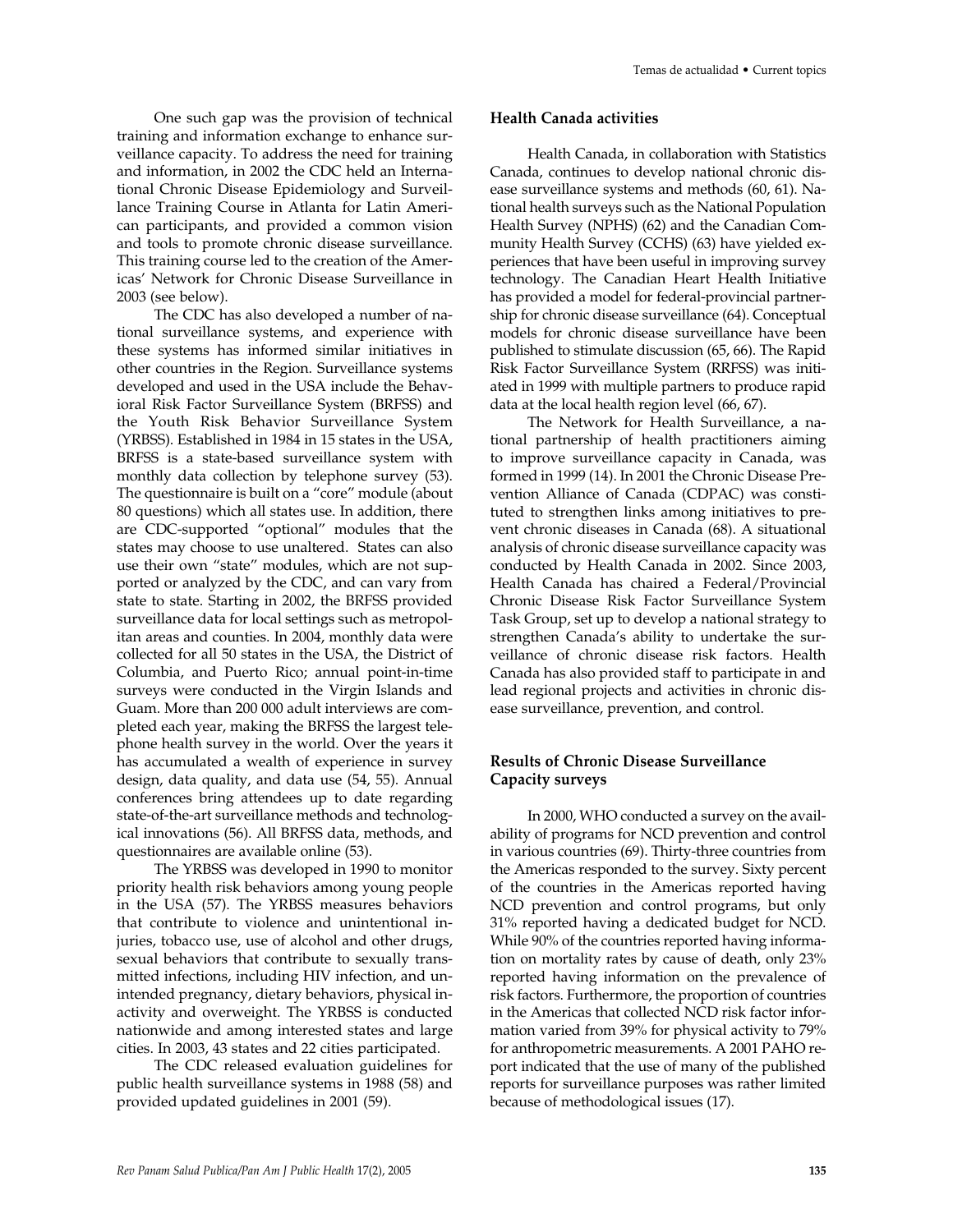In 2002 and 2003, the Planning Committee of the Americas' Network for Chronic Disease Surveillance (see below) conducted a Survey on Chronic Disease Surveillance Capacity and Activities among its members. Network members from 17 countries responded. Eleven countries (Argentina, Brazil, Chile, Colombia, Dominican Republic, Guatemala, Mexico, Panama, Peru, Uruguay and Venezuela) responded to both the 2002 and the 2003 surveys. The results indicated that on average, 73% (55% in 2002, 91% in 2003) of these countries had an organization in the Ministry of Health dedicated to chronic disease surveillance; 77% (63% in 2002, 91% in 2003) had an organization in the Ministry dedicated to the prevention and control of chronic diseases; 68% (55% in 2002, 82% in 2003) had an epidemiologist in the Ministry dedicated to chronic diseases; and 55% (36% in 2002, 73% in 2003) had financial resources designated by the Ministry for chronic disease surveillance. The priority given to chronic disease surveillance was high in 45% of the responding countries, medium in 32%, and low in 23%. The major sources of data for chronic disease surveillance included vital statistics (100%), registries (86%), hospital discharge data (69%), surveys (64%), and other sources (41%). These limited member opinion surveys show that the chronic disease surveillance capacity in these countries is still not very strong, but is improving.

## **2001 Non-Communicable Disease Surveillance Summit for the Americas**

A milestone in capacity-building in chronic disease surveillance in the Region was the Non-Communicable Disease Surveillance Summit for the Americas, held in Atlanta, Georgia, USA in 2001 under the auspices of PAHO, WHO, and the CDC. Forty individuals from 13 countries in North, Central and South America and the Caribbean, and from international organizations such as PAHO, WHO, the World Bank, the Inter-American Development Bank and the InterAmerican Heart Foundation, attended the summit. The objective of the summit was to encourage discussion among experts from various countries to identify common critical issues in chronic disease surveillance, in order to move forward and develop a regional strategy. At the end of the 3-day summit all participants endorsed the following declaration:

> Non-communicable disease (NCD), due to its tremendous health care and productivity costs to society, its inequitable health impacts associated with poverty, and its future burden due to longer life expectancy, changes in

risk behavior patterns, and significant social changes, represents a heavy and increasing burden for the health and well-being of the peoples of the Americas. Thus, a group of concerned citizens from different countries and institutions met at the "NCD Surveillance Summit" in Atlanta, Georgia in September 2001, under the auspices of the Pan American Health Organization (PAHO/WHO) and the Centers for Disease Control and Prevention (CDC), in order to explore strategies for strengthening the prevention and control of NCDs and their risk factors. Participants in the Summit decided to call on government and non-government agencies of the Americas to make a commitment towards the development and implementation of a regional non-communicable disease and risk factors surveillance initiative, as an essential component for their effective control.

## **2003 Americas' Network for Chronic Disease Surveillance**

During the 2002 CDC International Chronic Disease Epidemiology and Surveillance Training Course for Latin America, the desire was very strong among the 20 participants from 15 countries to form a network for the purposes of sharing information and experiences, as well as providing opportunities for enhancing chronic disease surveillance in the Americas. A planning committee was set up with 12 members from Argentina, Canada, Colombia, Ecuador, Mexico, Panama, Peru, USA, Uruguay and Venezuela. Through conference calls, a secure website for all members, and meetings, the network made progress in approaching and gaining support from governments, NGOs and academic institutions in the Region and internationally. By the end of 2002 the network had 60 members from 20 countries, and by the end of 2003 it had 110 members from 24 countries. The Americas' Network for Chronic Disease Surveillance (AMNET) was formally launched in Montevideo, Uruguay, in November 2003. At its first General Assembly, attended by 70 participants, a Board of Directors was elected. The Americas' Network's first tasks are to fully develop its by-laws, to incorporate AMNET as an NGO of professional experts, to promote the dynamic exchange of information and experiences among members, and to assist the government ministries of health and other organizations in the Region in providing research and training, and in enhancing their capacities for chronic disease surveillance. In 2004 some AMNET members participated in the First Forum for Chronic Diseases of the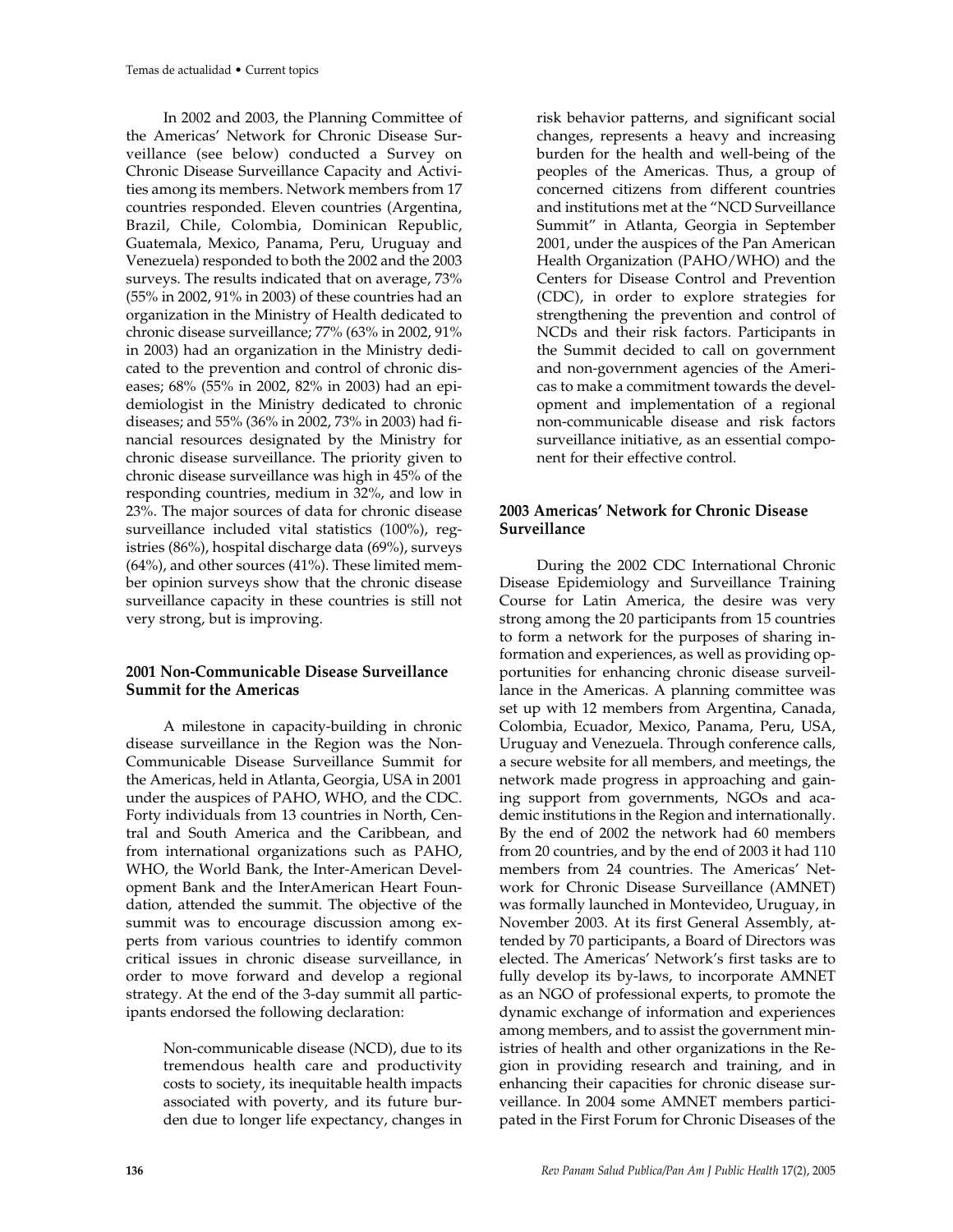Americas and the Caribbean, held in Puerto Rico, to establish liaisons between countries for the development of new initiatives. Some AMNET members provided advice to training workshops and to the organizers of a risk factor survey in Colombia. Others contributed, through the exchange of information and experience, to hyperthyroidism research in Uruguay. In addition to providing regular information exchanges among members through the Internet, AMNET plans to launch a newsletter and a new website by the end of 2004, and to hold the second General Assembly and several training workshops in 2005.

#### **Other activities**

Various other activities and initiatives in chronic disease surveillance are being implemented in the Region. The Training Programs in Epidemiology and Public Health Interventions Network (TEPHINET), a nonprofit organization, were established in 1997 to strengthen international public health capacity by initiating, supporting and providing networking for field-based training programs that enhance competencies in applied epidemiology and public health practice (70). The Inter-American Development Bank provides funding to Latin American countries to finance health surveillance activities (71). In 2002 the InterAmerican Heart Foundation and the Latin American Society of Hypertension jointly initiated the Cardiovascular Risk Factor Multiple Evaluation in Latin America (CARMELA) study to assess the prevalence of risk factors of heart diseases and stroke, and the impact of socioeconomic status on risk, in seven major Latin American cities in Argentina, Chile, Colombia, Ecuador, Mexico, Peru and Venezuela. Results are expected in 2004 (72). The Foundation also published two reports (in 1996 and 2000) on heart disease and stroke in the Americas (73, 74).

New activities are appearing thanks to international collaborative and training efforts. For example, Uruguay had no chronic disease surveillance capacity in the past. In 2002 the Uruguayan ministry of public health established chronic disease surveillance as a priority, and sent participants to attend the Surveillance Training Course held at the CDC in Atlanta. Upon their return from the course, a new Epidemiology Surveillance Unit was established as a result of strong political will and newly acquired technical skills. The unit currently has a staff of five who are beginning to organize a national chronic disease surveillance system for Uruguay. In Brazil, the Mortality Information System recorded the most frequent causes of death in 2000 as circulatory system-related (32%), cancer

(15%), external causes (15%), respiratory systemrelated (11%) and infectious (6%) (75). As a result, the surveillance of chronic diseases and their risk factors is listed as a top priority for the Unified Health System (75, 76). In Colombia, the National Institute of Health and the Ministry of Health have been developing this country's capacity for chronic disease surveillance since 2001 (77), monitoring chronic disease mortality trends (78–80), and implementing local area risk factor surveillance (81, 82). The Center for the Development and Assessment of Public Health Technology (CEDETES) created a community-based information and epidemiological surveillance system (10). In Argentina, the VIGI+A program was created in 2002 as a government and NGO network for the surveillance of chronic diseases and risk factors (83).

The Region has also been witness recently to more innovative activities. For example, it has traditionally been the mandate of governments to conduct surveillance activities. But in the United States-Mexico Border Region, a private health foundation and a local university have sponsored most surveillance activities at the local level since 1996, including 11 behavioral risk factor surveys and one prenatal risk assessment survey (84). This experience emphasizes the importance of involving the private sector and academic institutions in collaborative efforts to enhance local surveillance activities.

#### **DISCUSSION**

In consonance with the two key areas in global health identified by Flanagin and Winker (1), we see two key issues in efforts to enhance regional capacity for chronic disease surveillance in the Americas. First, how can we enhance regional activities aimed at improving local and regional surveillance systems, tools, knowledge, and expertise to monitor, control, and prevent disease and promote health in regionally relevant, affordable, and sustainable ways? Second, how can we improve and sustain local and regional research capacity and technology and knowledge transfer? From the foregoing review of activities to enhance regional capacity for chronic disease surveillance, we have identified a number of potentially useful ways to approach these key questions.

#### **Surveillance as an art**

Conducting surveillance, like playing the piano, is an art. It requires integration and adapta-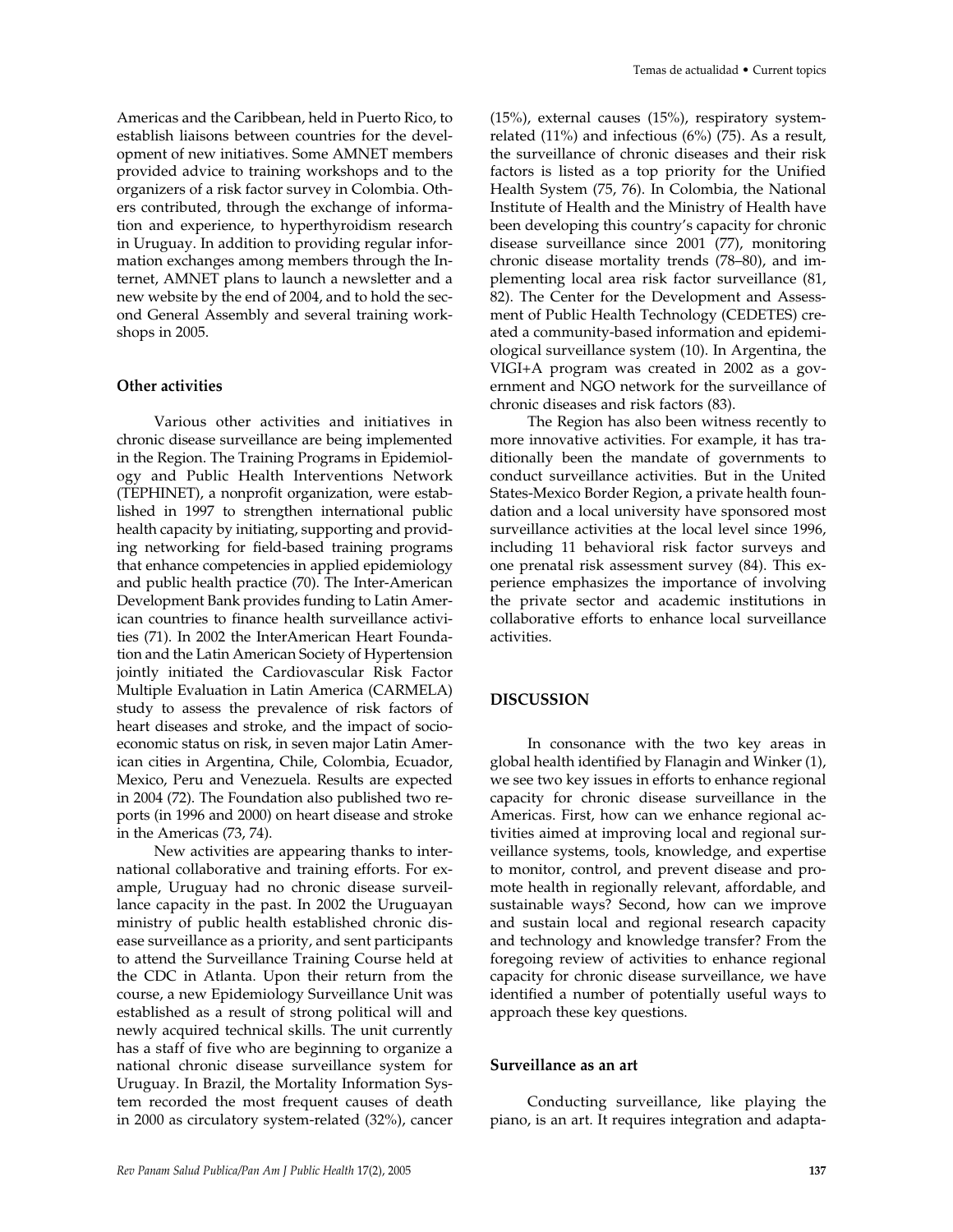tion. All partners must be involved, just as all fingers must be used to play a good piece of music. No players, large or small, must be or even feel left out (85). In addition, experiences known to be successful in developed countries must be adapted to the reality and context of a developing country, just as a good pianist must put her feeling and variations into the music and not strictly follow the score. Although it is possible to establish an integrated system, it is impossible to establish a uniform system across the Region without local modifications. For example, the recently introduced Colombian behavioral risk factor surveillance initiative for local areas is based on an adaptation for Colombia of the BRFSS developed for the USA (53) and the WHO STEPwise approach (26), using the PAHO risk factor questionnaires for chronic diseases (81, 82).

### **Surveillance as a science**

Surveillance is also a science. There are certain basic scientific principles that must be upheld through all aspects, components and stages of data collection, analysis, interpretation, and information dissemination (65, 86, 87). This view parallels the standard piano techniques and music theories that one must learn to become a good pianist. In this regard, transfer of surveillance technology and expertise, as through PAHO, WHO, and CDC workshops, meetings and training courses, becomes instrumental.

#### **Network of networks**

In the Americas we need to network to enhance the capacity for chronic disease surveillance at both the national and regional levels. Each nation in the Region requires a network, but on a Regionwide level we need a network of networks (a metanetwork). A network of networks can be institutional (e.g., PAHO, CARMEN and the Global Forum), professional (e.g., the newly established Americas' Network for Chronic Disease Surveillance), or a mix of the two. Metanetworking can provide added value for the Region by helping countries unable to develop capacity from successful examples in other countries. It can also help build surveillance capacity by facilitating improved technical cooperation, information sharing, education and training, development of a common surveillance tool built upon country consensus, and development of a common marketing strategy. Metanetworking can also serve in a coordinating capacity to help define the roles and responsibilities of the multiple, and sometimes overlapping, networks in

the Region. Because of the rapidly changing global chronic disease burden due to a combination of factors including the spread of risk factors across country borders, a regional solution is needed. Countries simply cannot afford to work alone any longer.

## **Surveillance of surveillance**

Surveillance is the responsibility of countries. Metanetworks cannot and should not conduct surveillance for the countries; the mandate of a metanetwork should be surveillance of surveillance. In other words, such a network should "police the policies." It could monitor and evaluate how well countries are conducting surveillance and developing policies for surveillance, identify gaps and overlaps (which emerge from the nature of overlapping networks), and suggest solutions. Such a regional system to evaluate the performance of country-specific surveillance systems constitutes a surveillance system of surveillance systems (24). When individual countries realize that metanetworks can help them in surveillance, regional capacities will be strengthened.

## **"SCIENCE"**

Finally, we propose seven important themes for enhancing regional chronic disease surveillance capacity in the Americas. These can be concisely summarized in the acronym "SCIENCE," which stands for *s*trategy, *c*ollaboration, *i*nformation, *e*ducation, *n*ovelty, *c*ommunication, and *e*valuation. *Strategy* refers to the need to develop a strategy to promote and market chronic disease surveillance. *Collaboration* involves multiple stakeholders from all walks of society in devising a common approach to surveillance. *Information* will improve accuracy, timeliness, and regional comparability of surveillance information. *Education* is needed to inform scientists, policy makers and the public about the current epidemiological shift from infectious to chronic diseases, and the importance and preventability of chronic diseases. *Novelty* will make it possible to develop new, innovative, nontraditional ways of thinking. *Communication* can be used to develop effective ways to convey chronic disease messages and surveillance results and findings to various key audiences, such as policy makers and the general public, who often do not have time to read scientific reports and publications. *Evaluation* refers to the need to assess the design, implementation, and utility of our surveillance efforts, with emphasis on ensuring that surveillance results are used for public health action.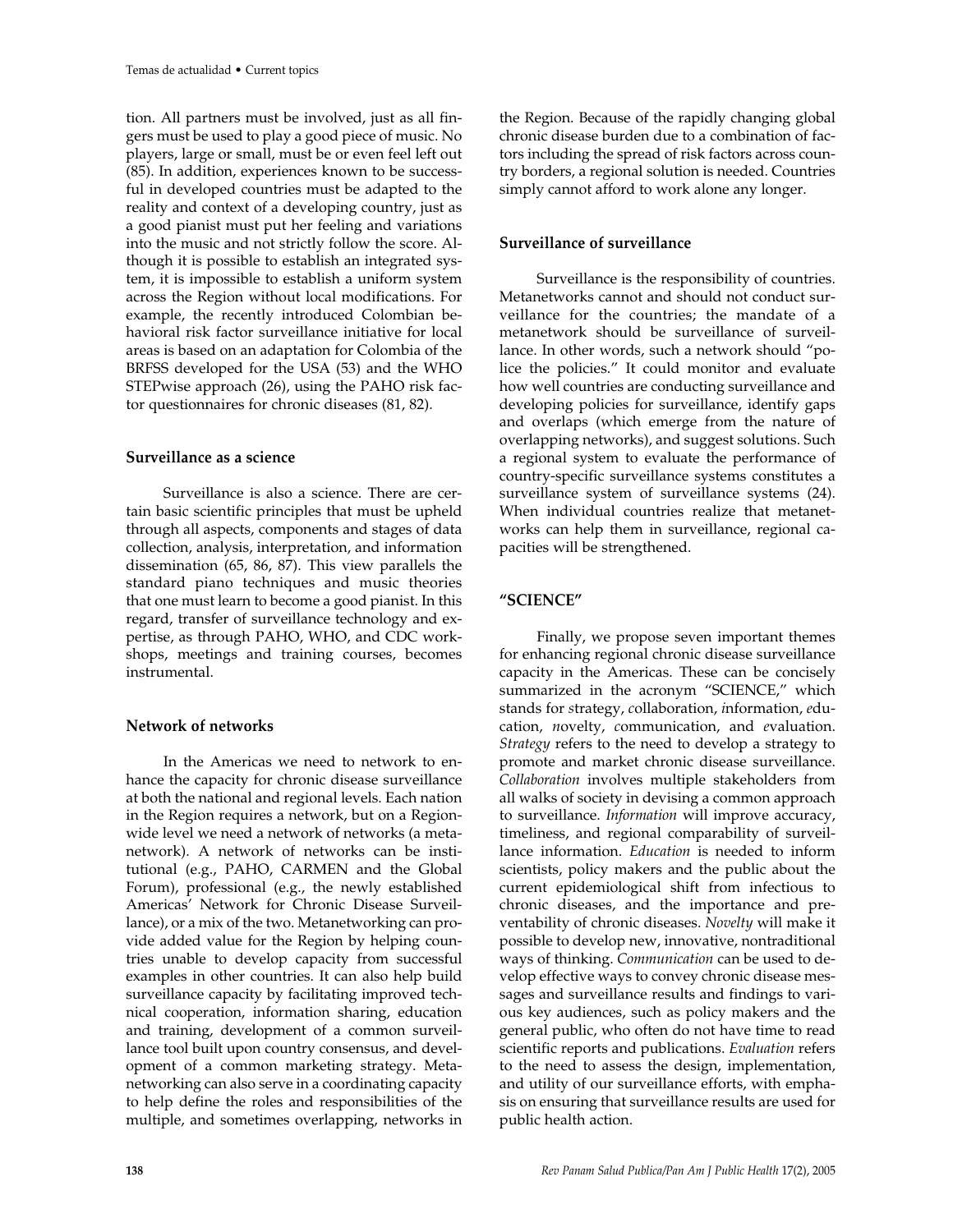This paper has limitations. First, the literature review was not exhaustive nor was it based on keyword search strategies. It was based on a review of personal collections of reports and documents from various sources. However, the authors are closely involved in chronic disease surveillance activities in the Americas. In fact, many of our personal notes and documents on important and current activities may not appear in any formally published literature. Second, this overview may give the impression that the activities of some agencies or organizations are more visible than others. Nevertheless, it is hoped that the experiences summarized in this paper will help enhance the capacity for chronic disease surveillance in the Americas.

**Acknowledgments.** The authors thank Anita Pak (University of Ottawa, Canada) and Laura Kann (CDC) for their helpful comments and suggestions.

#### **SINOPSIS**

#### **Medidas para reforzar la vigilancia de las enfermedades crónicas en las Américas**

*Existe la necesidad de reforzar la capacidad regional para la vigilancia de las enfermedades crónicas en las Américas. Los* *objetivos de este artículo son 1) ofrecer nuestro apoyo decidido a favor de la vigilancia de las enfermedades crónicas, 2) presentar una revisión descriptiva y un resumen de las actividades de vigilancia y los problemas en torno a las mismas en las Américas, 3) confeccionar una lista de recursos y fuentes de consulta para obtener más información, y 4) ofrecer unas recomendaciones para reforzar la capacidad regional. Este artículo se basa en una revisión personal de informes, sitios de Internet y apuntes personales procedentes de diversos proyectos, reuniones y actividades relacionados con la vigilancia de las enfermedades crónicas en las Américas, y en un análisis a profundidad de los materiales recopilados. Se ha determinado que las agencias sanitarias internacionales, los gobiernos de diversos países, las organizaciones no gubernamentales y los profesionales de la sanidad pública han dedicado grandes esfuerzos a la construcción y al desarrollo de las capacidades de vigilancia de las enfermedades crónicas en la Región. Para seguir apoyando el aumento de dichas capacidades, se hace necesario establecer una red de redes (una metarred) cuya misión debería ser la vigilancia de la vigilancia. Siete aspectos importantes para el aumento de esta capacidad son la estrategia, la colaboración, la información, la educación, la novedad, la comunicación, y la evaluación.* 

**Palabras clave:** enfermedad crónica, vigilancia, epidemología, Américas.

- 1. Flanagin A, Winker MA. Global health targeting problems and achieving solutions. A call for papers. JAMA 2003;290: 1382–4.
- 2. Bonita R, Winkelmann R, Douglas KA, de Courten M. Chapter 3. The WHO Stepwise approach to surveillance (STEPS) of non-communicable disease risk factors. In: McQueen DV, Puska P, eds. Global Behavioral Risk Factor Surveillance. New York: Kluwer Academic/ Plenum Publishers; 2003. Pp. 9–22.
- 3. World Health Organization. World Health Report 2002. Reducing Risks, Promoting Healthy Life. Geneva: World Health Organization; 2002. (Also available from: http://www.who.int/whr/ 2002/en/. Accessed 1 September 2004.)
- 4. World Health Organization. World Health Statistics 2000. Geneva: World Health Organization; 2002.
- 5. Pan American Health Organization. Health in the Americas. Scientific Publication No. 569. Washington, D.C.: Pan American Health Organization; 1998; 1:1.

6. McQueen DV, Puska P, eds. Global Behavioral Risk Factor Surveillance. New York: Kluwer Academic/Plenum Publishers; 2003.

**REFERENCES**

- 7. Choi BCK, Bonita R, McQueen DV. The need for global risk factor surveillance. J Epidemiol Community Health. 2001; 55: 370.
- 8. Ecuador (Instituto Nacional de Estadística y Censos (INEC)). Sistema Integrado de Consultas a los Censos Nacionales. Available from: http://www. inec.gov.ec. Accessed 2 September 2004.
- 9. Corber SJ, Robles SC, Ordunez P, Rodriguez P. Chapter 17. Non-communicable Disease Surveillance in Latin America and the Caribbean. In: McQueen DV, Puska P, eds. Global Behavioral Risk Factor Surveillance. New York: Kluwer Academic/Plenum Publishers; 2003. Pp. 227–32.
- 10. de Salazar L. Chapter 14. Epidemiological Surveillance System in Latin America and the Caribbean. In: McQueen DV, Puska P, eds. Global Behavioral Risk Factor Surveillance. New York: Kluwer

Academic/Plenum Publishers; 2003. Pp. 197–207.

- 11. Puska P. Chapter 2. Why is global surveillance necessary? In: McQueen DV, Puska P, eds. Global Behavioral risk factor surveillance. New York: Kluwer Academic/Plenum Publishers; 2003. Pp. 3–7.
- 12. Chile. La brecha de la equidad, América Latina, el Caribe y la Cumbre Social, 1997. Santiago, Chile: Economic Commission for Latin American and the Caribbean (ECLAC); 1997.
- 13. Chile. Panorama social de América Latina, 1996–1997. Santiago, Chile: Economic Commission for Latin American and the Caribbean (ECLAC); 1997.
- 14. Canada. F/P/T Working Groups. Partnering for quality, timely surveillance leading to action for better health: proposal to develop a network for health surveillance in Canada. Ottawa: Health Canada; 1999.
- 15. McKenna MT, Taylor WR, Marks JS, Koplan JP. Chapter 1. Current issues and challenges in chronic disease control. In: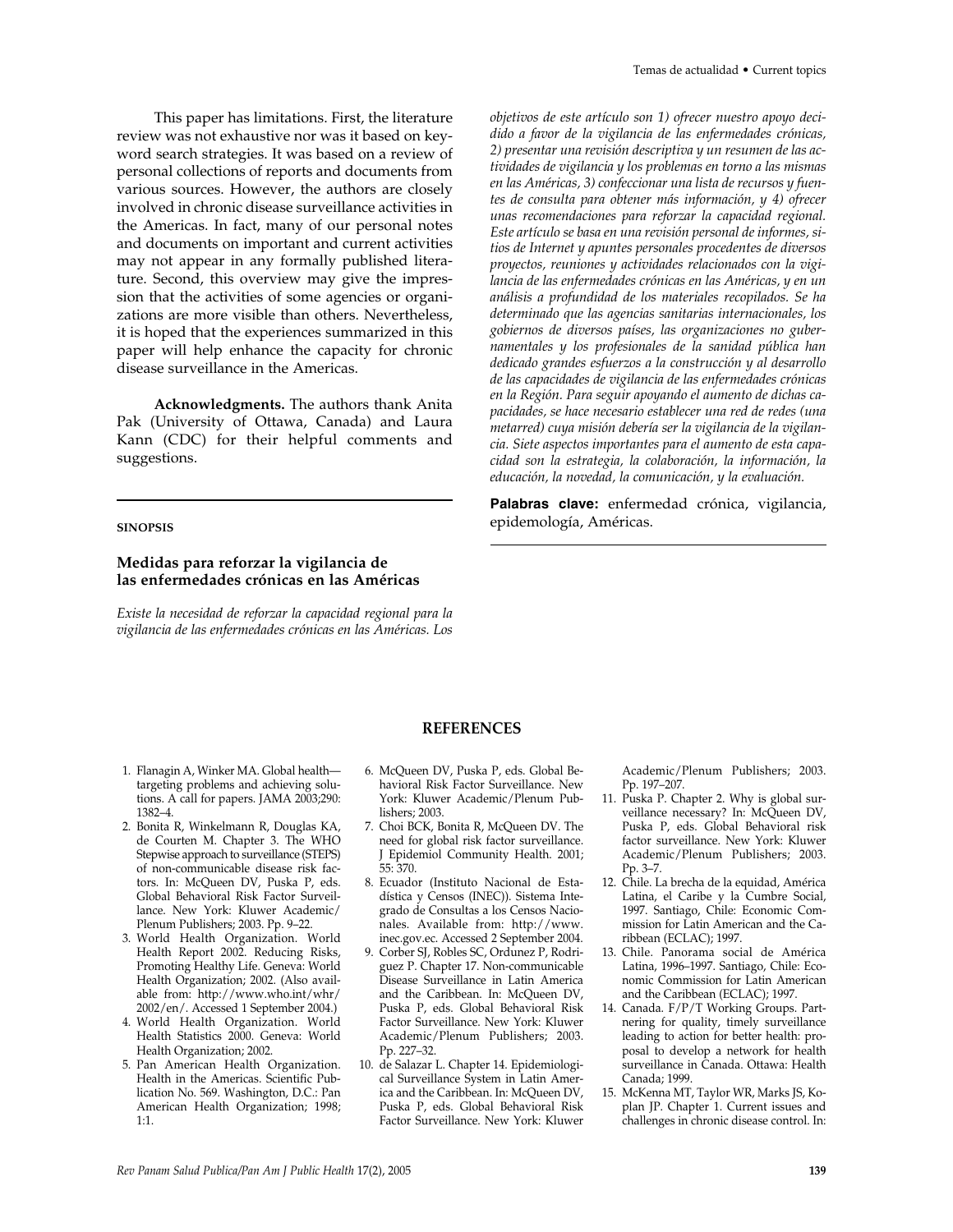Brownson RC, Remington PL, Davis JR, eds. Chronic Disease Epidemiology and Control. 2nd ed. Washington, D.C.: American Public Health Association; 1998. Pp. 1–26.

- 16. Pan American Health Organization. Health in the Americas. Volume I, Volume II. Washington, D.C.: Pan American Health Organization; 2002.
- 17. Orduñez P, Silva LC, Rodríguez MP, Robles S. Prevalance estimates for hypertension in Latin America and the Caribbean: are they useful for surveillance? Pan Am J Public Health 2001; 10: 226–39.
- 18. Barceló A, Rajpathak S. Incidence and prevalence of diabetes mellitus in the Americas. Pan Am J Public Health 2001; 10:300–8.
- 19. Silva LC, Ordúñez P, Paz Rodríguez M, Robles S. A tool for assessing the usefulness of prevalence studies done for surveillance purposes : the example of hypertension. Pan Am J Public Health 2001;10:152–60.
- 20. Pan American Health Organization. NCD Surveillance Toolkit: Risk Factors for Non-communicable Diseases. English version available from: http://www. paho.org/english/hcp/hcn/ncd-survtools.htm. Spanish version available from: http://www.paho.org/spanish/ hcp/hcn/ncd-surv-tools. htm. Accessed 3 September 2004. (The questionnaires referred to in the paper are only available on the website. For hard copies contact Pan American Health Organization, Area of Disease Prevention and Control, Unit on Non-Communicable Diseases, Washington, D.C., USA).
- 21. Virtual Health Library for Noncommunicable Diseases (VHL-NCD). English version available from: http:// ncd.bvsalud.org. Spanish version available from: http://ncd.bvsalud.org/html/ es/home.html. Accessed 3 September 2004.
- 22. Pan American Health Organization. The Central America Diabetes Initiative (CAMDI): Costa Rica, El Salvador, Guatemala, Honduras and Nicaragua. English version available from: http:// www.paho.org/English/HCP/HCN/ IPM/camdi.htm, http://www.paho.org/ English/AD/DPC/NC/camdi.htm. Spanish version available from: http:// www.paho.org/Spanish/HCP/HCN/ IPM/camdi-1.htm. Accessed 3 September 2004.
- 23. Bonita R, de Courten M, Dwyer T, Jamrozik K, Winkelmann R. Surveillance of risk factors for noncommunicable diseases: The WHO STEPwise approach. Summary. Geneva: World Health Organization, 2001. (Also available from: http://www.who.int/ncd\_surveillance/ steps/en/. Accessed 1 September 2004.)
- 24. Choi BCK, Eijkemans GJM, Tennassee LM. Prioritization of occupational sentinel health events for workplace health and hazard surveillance: the Pan American Health Organization experience. J Occup Environ Med 2001; 43 : 147–57.
- 25. Choi BCK, Tennassee LM, Eijkemans GJM. Developing regional workplace health and hazard surveillance in the Americas. Pan Am J Public Health 2001; 10:376–81.
- 26. Bonita R, de Courten M, Dwyer T, Jamrozik K, Winkelmann R. Surveillance of risk factors for noncommunicable diseases: The WHO STEPwise approach. Summary. Geneva: World Health Organization; 2001.
- 27. Armstrong T, Bonita R. Capacity building for an integrated noncommunicable disease risk factor surveillance system in developing countries. Ethnicity Dis 2003;13:S2–13.
- 28. World Health Organization. World Health Report 2003. Shaping the Future. Chapter 6: Neglected global epidemics three growing threats. Geneva: World Health Organization; 2003. (Also available from: http://www.who.int/whr/ 2003/chapter6/en/. Accessed 1 September 2004.)
- 29. World Health Organization. Noncommunicable Disease Surveillance. Available from: http://www.who.int/ ncd\_surveillance/en/. Accessed 1 September 2004.
- 30. World Health Organization. Conjunto de Acciones para Reducción Multifactorial de Enfermedades No Transmisibles (CARMEN). Available from: http:// www.who.int/hpr/globalforum/ regional.networks.shtml#CARMEN. Accessed 1 September 2004.
- 31. The CARMEN Network. CARMEN: An Initiative for Integrated Prevention of Noncommunicable Diseases in the Americas. Washington, D.C.: Pan American Health Organization, 2003. (English version available from: http://www. paho.org/english/ad/dpc/nc/carmeninfo.htm. Spanish version available from: http://www.paho.org/spanish/ ad/dpc/nc/carmen-info.htm.)
- 32. Lippe J and Strong K. WHO Global NCD InfoBase User Manual Version 1.0. Geneva: World Health Organization; 2003.
- 33. World Health Organization. Global NCD InfoBase. Available from: http://www. who.int/ncd\_surveillance/infobase/en. Accessed 3 September 2004.
- 34. Strong K, Bonita R. Investing in Surveillance: a fundamental tool of public health. Soz Präventivmed 2004;49:269–75.
- 35. World Health Organization. Mega Country Health Promotion Network. Available from: http://www.who.int/ hpr/mega/index.shtml. Accessed 2 September 2004.
- 36. Douglas KA, Yang G, McQueen DV, Puska P. Chapter 13. Mega Country Health Promotion Network Surveillance Initiative. In: McQueen DV, Puska P, eds. Global Behavioral Risk Factor Surveillance. New York: Kluwer Academic/Plenum Publishers; 2003. Pp. 179–96.
- 37. World Health Organization. Tobacco Free Initiative (TFI). Surveillance and monitoring. Available from: http://

www.who.int/tobacco/surveillance/ en/. Accessed 24 September 2004.

- 38. Centers for Disease Control and Prevention. Global Tobacco Prevention and Control. Overview. Available from: http://www.cdc.gov/tobacco/global/ overview.htm. Accessed 24 September 2004.
- 39. World Health Organization. Tobacco Free Initiative (TFI). WHO Framework Convention on Tobacco Control (WHO FCTC). Available from: http://www. who.int/tobacco/framework/en/. Accessed 24 September 2004.
- 40. World Health Organization. Global Youth Tobacco Survey (GYTS). Available from: http://www.afro.who.int/ tfi/projects/gyts.html. Accessed 1 September 2004.
- 41. GYTS Collaborative Group. Tobacco use among youth: a cross country comparison. Tobacco Control. 2002;11:252–70.
- 42. GYTS Collaborative Group. Differences in worldwide tobacco use by gender: Findings from the Global Youth Tobacco Survey. J School Health 2003;73:207–15.
- 43. World Health Organization. Global School-based Student Health Survey (GSHS) Fact Sheet. Geneva: World Health Organization, 2001. (Also available from: http://www.who.int/school\_ youth\_health/assessment/gshs/en/. Accessed 1 September 2004.)
- 44. World Health Organization. Regional Networks for Integrated NCD Prevention and Control. Available from: http://www.who.int/hpr/global forum/regional.networks.shtml. Accessed 2 September 2004.
- 45. World Health Organization. Countrywide Integrated Non-communicable Diseases Intervention (CINDI) Programme. Available from: http://www. who.dk/CINDI. Accessed 2 September 2004.
- 46. World Health Organization. The Global Forum on Integrated NCD Prevention and Control. Available from: http:// www.who.int/hpr/globalforum/index3. shtml. Accessed 2 September 2004.
- 47. World Health Organization. Proceedings of the Global Forum on Noncommunicable Disease Prevention and Control, 2001. Geneva: World Health Organization; 2001. (WHO/NPH/02.5).
- 48. World Health Organization. Report of the Second Meeting of the Global Forum on Noncommunicable Disease Prevention and Control, 2002. Geneva: World Health Organization; 2002. (WHO/ NMH/NPH/NCP/03.4).
- 49. World Health Organization. Report of the Third Meeting of the Global Forum on Noncommunicable Disease Prevention and Control, 2003. Geneva: World Health Organization; 2003.
- 50. Second Global Conference: Monitoring Health Behaviors—Towards Global Surveillance, Finland, Tuusula, October 1–3, 2001. Available from: http://www.ktl.fi/ monitoring2/program.htm. Accessed 1 December 2003.